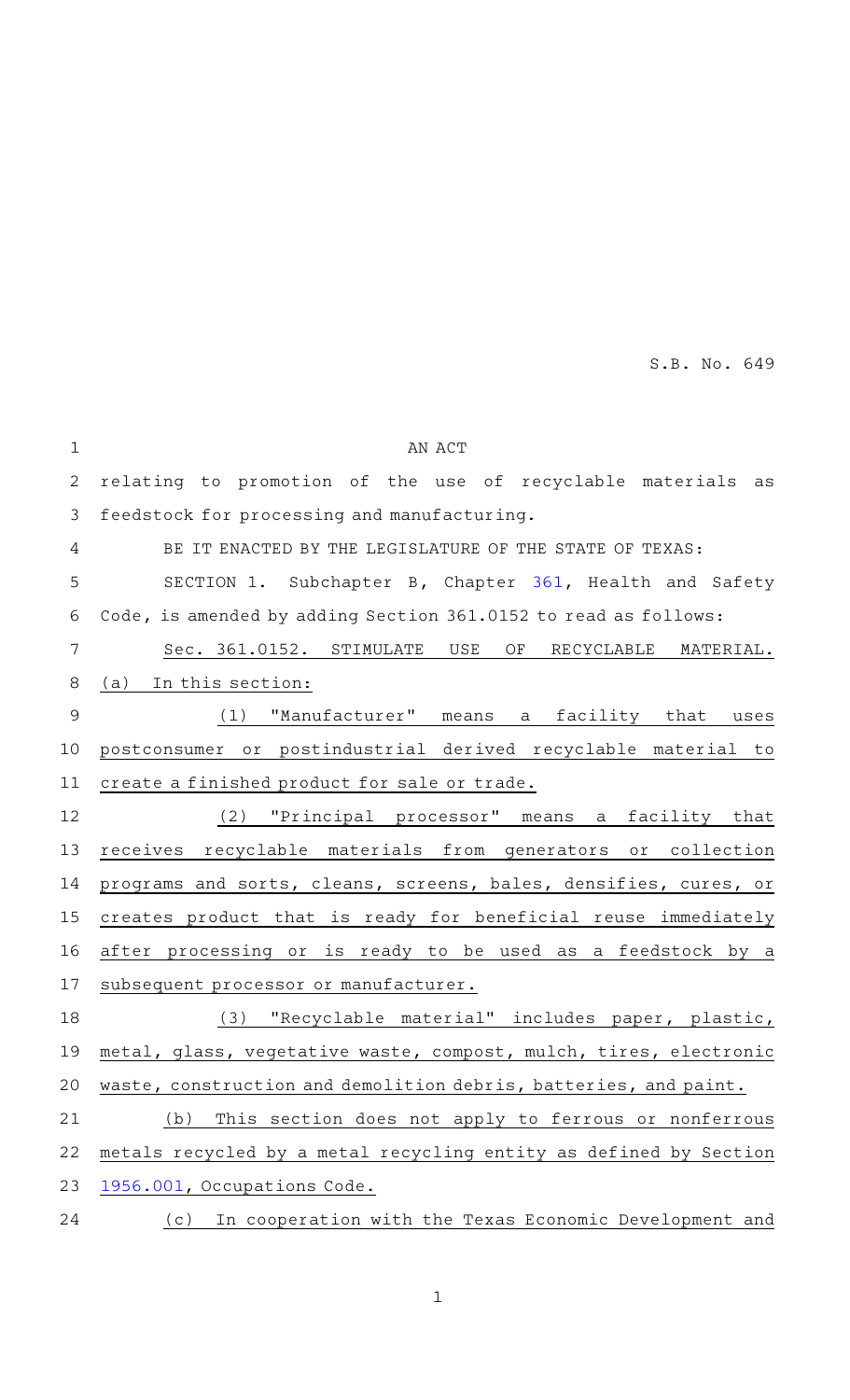Tourism Office, the commission shall produce a plan to stimulate the use of recyclable materials as feedstock in processing and manufacturing.  $(d)$  The plan must: (1) identify the quantity and type of recyclable materials that are being recycled from municipal and industrial sources; (2) identify and estimate the quantity and type of recyclable materials that are generated but not being recycled;  $(3)$  identify and estimate the current economic benefits of recycling materials and the potential economic benefits to be gained by recycling materials identified under Subdivision  $(2);$ (4) identify the location, processing capacity, and consumption capacity of existing principal processors and manufacturers; (5) identify the barriers to increasing the use of recyclable materials as feedstock for principal processors and manufacturers and means to eliminate those barriers; (6) identify and estimate the need and type of principal processing and manufacturing facilities necessary to consume the existing and potential volumes of recyclable materials; and (7) recommend institutional, financial, administrative, and physical methods, means, and processes that could be applied by this state and by local governments to:  $(A)$  increase the use of recyclable materials; 1 2 3 4 5 6 7 8 9 10 11 12 13 14 15 16 17 18 19 20 21 22 23 24 25 26 27

S.B. No. 649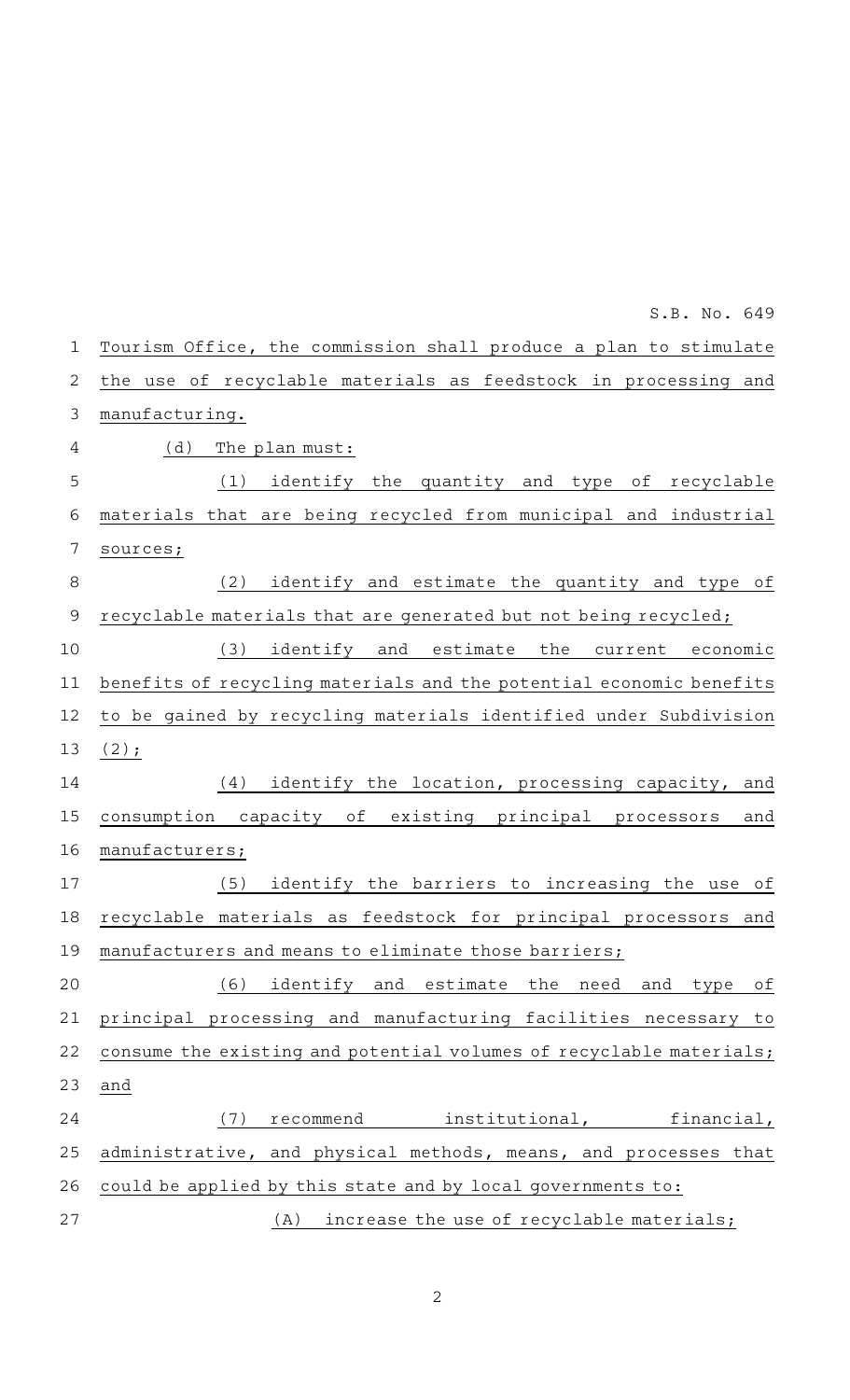|                | S.B. No. 649                                                        |
|----------------|---------------------------------------------------------------------|
| $\mathbf{1}$   | stimulate the use of recyclable materials by<br>(B)                 |
| $\overline{2}$ | principal processors and manufacturers; and                         |
| $\mathfrak{Z}$ | (C)<br>encourage the<br>expansion of existing                       |
| 4              | principal processors and manufacturers and the development of new   |
| 5              | principal processors and manufacturers that<br>use<br>recyclable    |
| 6              | materials.                                                          |
| 7              | The plan may not require a generator, collector, or<br>(e)          |
| 8              | processor of recyclable materials to ship to or use a particular    |
| $\mathsf 9$    | processing or manufacturing facility.                               |
| 10             | (f)<br>To the extent practicable in preparing the plan, the         |
| 11             | commission shall use methodologies and information derived from     |
| 12             | other recycling economic studies already performed.                 |
| 13             | The commission shall update the plan every four years,<br>(g)       |
| 14             | and in a year in which the plan is updated, the plan shall be       |
| 15             | included in the annual summary of municipal solid waste management  |
| 16             | produced by the municipal solid waste permits section of the        |
| 17             | commission and delivered to the governor and legislature.           |
| 18             | In cooperation with other state agencies, including the<br>(h)      |
| 19             | governor's office, the commission shall develop an education        |
| 20             | program intended for the public that must include:                  |
| 21             | the economic benefits of recycling, including job<br>(1)            |
| 22             | of total municipal<br>creation, economic impact, percent<br>and     |
| 23             | industrial solid waste recycled, weight and volume of municipal and |
| 24             | industrial solid waste recycled, and taxes and fees paid by the     |
| 25             | recycling industry;                                                 |
| 26             | (2)<br>a spotlight of collectors and processors<br>оf               |
| 27             | recyclable materials and manufacturers based in this state that are |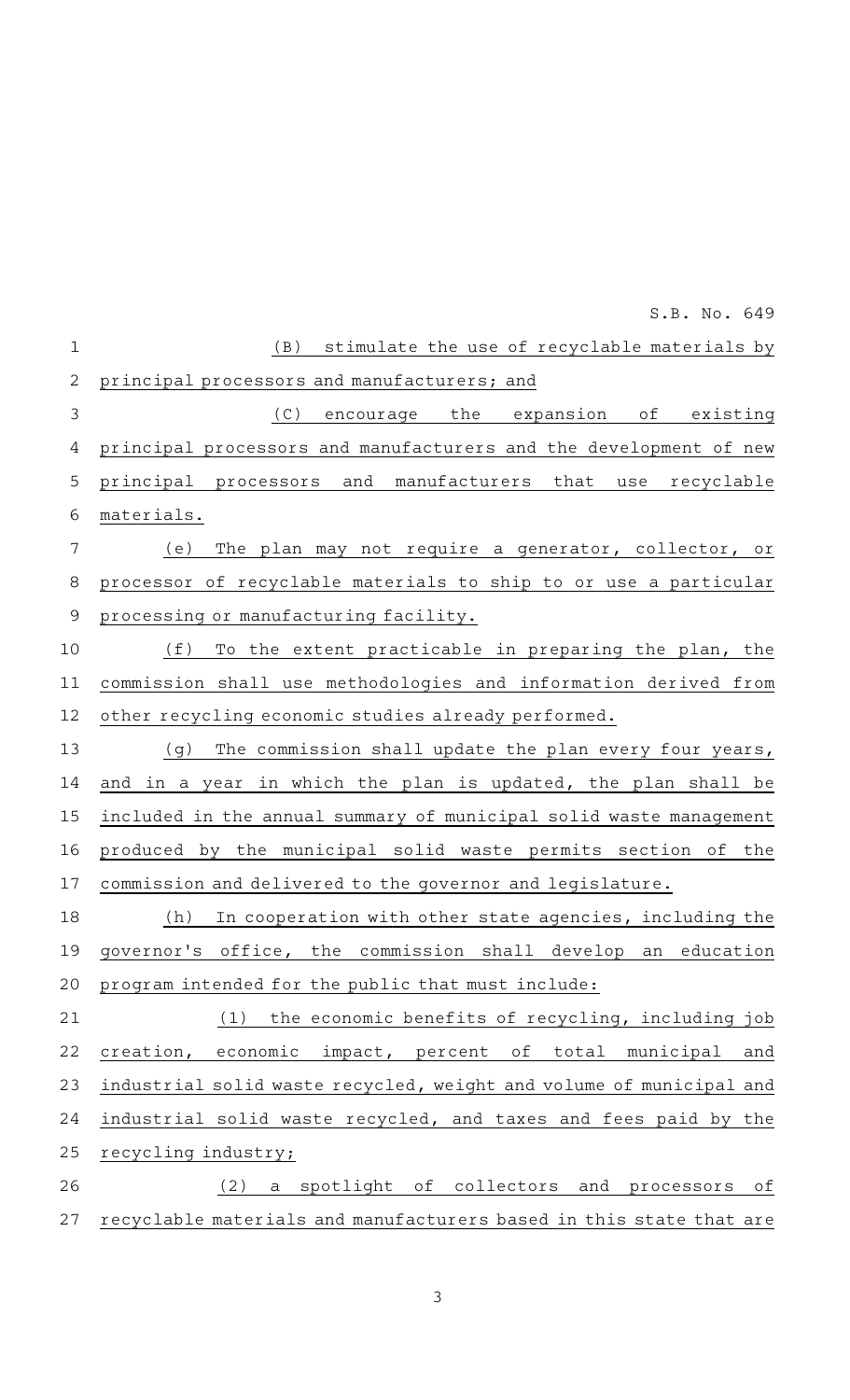using recyclable materials as feedstock; and 1

 $(3)$  the detrimental effects of contamination in the recyclable materials stream and the need to reduce those effects. 2 3

(i) The commission shall update the education program required by Subsection (h) at least every four years. 4 5

 $(j)$  The commission may enter into contracts with public, private, and nonprofit organizations to produce the plan required by Subsection (c) and the education program required by Subsection (h). 6 7 8 9

SECTION 2. (a) Not later than September 1, 2020, the Texas Commission on Environmental Quality and the Texas Economic Development and Tourism Office shall prepare and deliver to the governor and the Municipal Solid Waste Management and Resource Recovery Advisory Council a progress report on the initial plan and education program required under Section 361.0152, Health and Safety Code, as added by this Act. 10 11 12 13 14 15 16

(b) Not later than September 1, 2021, the Texas Commission on Environmental Quality and the Texas Economic Development and Tourism Office shall complete and make publicly available the initial plan and implement the education program required under Section 361.0152, Health and Safety Code, as added by this Act. 17 18 19 20 21

SECTION 3. The Texas Economic Development and Tourism Office in the office of the governor and the Texas Commission on Environmental Quality are required to implement Sections  $361.0152(c) - (g)$ , Health and Safety Code, as added by this Act, only if the legislature appropriates money specifically for that purpose. If the legislature does not appropriate money 22 23 24 25 26 27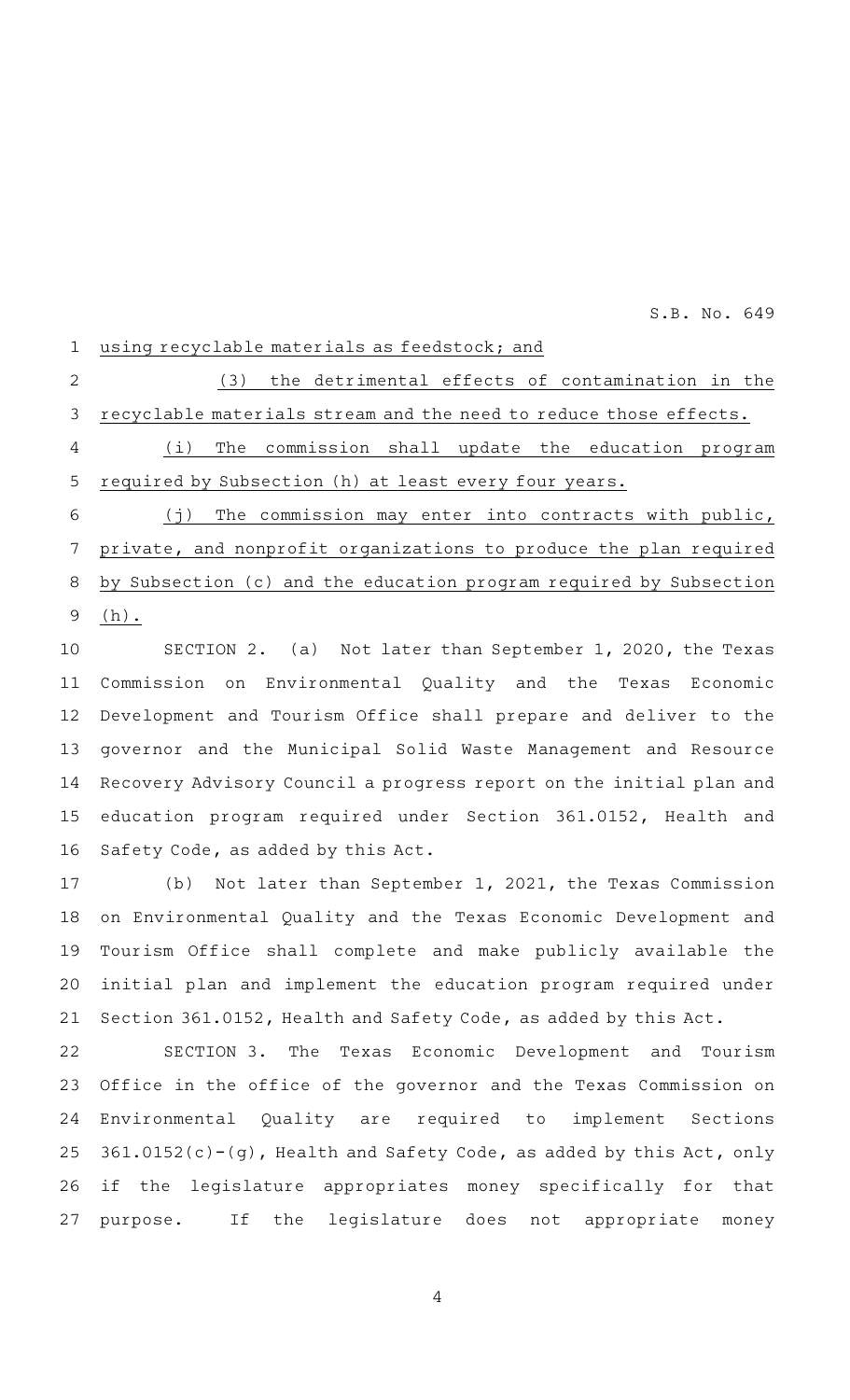specifically for that purpose, the Texas Economic Development and Tourism Office in the office of the governor and the Texas Commission on Environmental Quality may, but are not required to, implement those provisions of this Act using other appropriations available for that purpose. 1 2 3 4 5

SECTION 4. This Act takes effect immediately if it receives a vote of two-thirds of all the members elected to each house, as provided by Section [39,](http://www.statutes.legis.state.tx.us/GetStatute.aspx?Code=CN&Value=3.39&Date=5/7/2019) Article III, Texas Constitution. If this Act does not receive the vote necessary for immediate effect, this Act takes effect September 1, 2019. 6 7 8 9 10